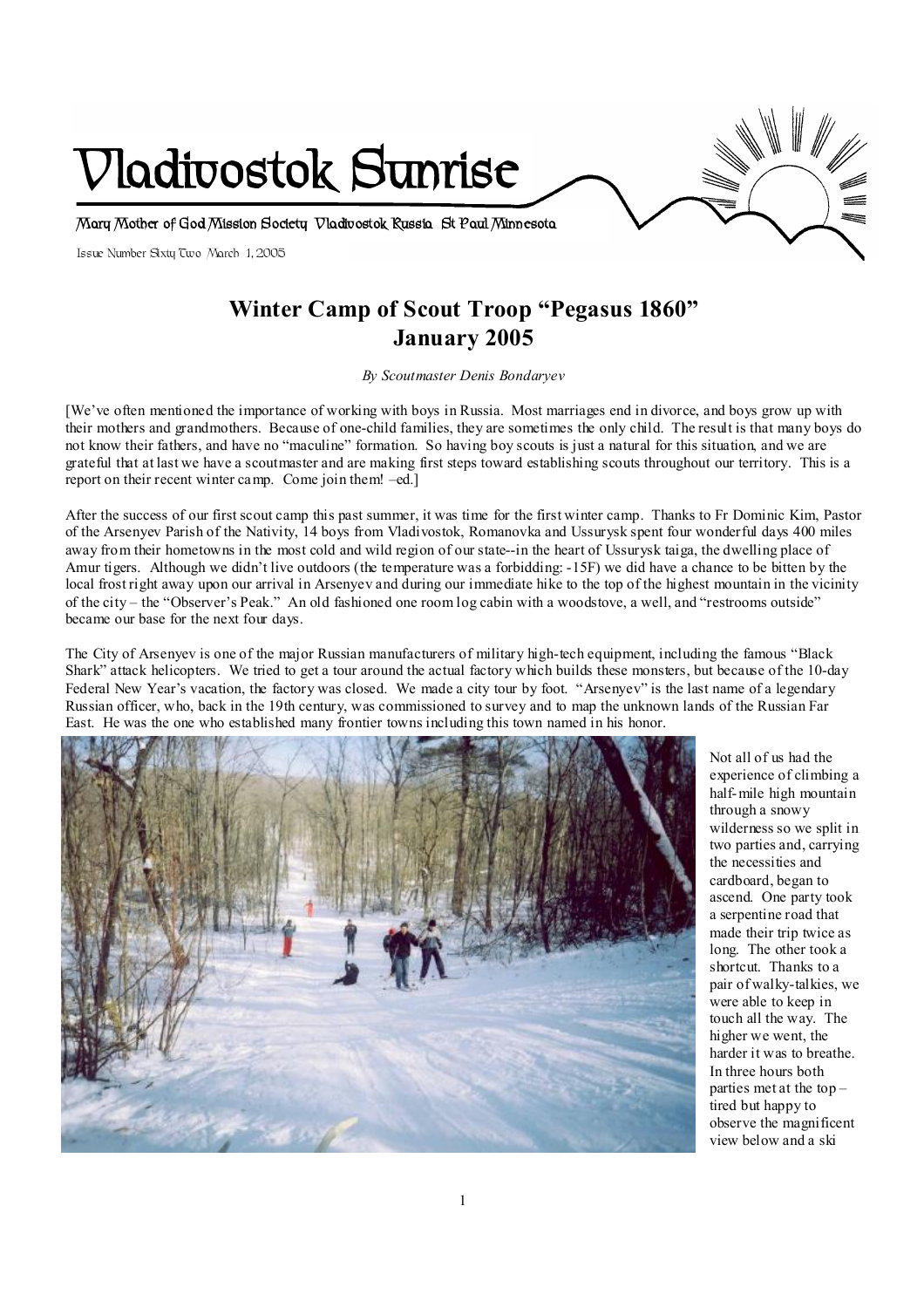slope that goes down to the foot of the mountain. Some of us slide down the ski slope on the cardboards, anticipating hot dogs and hot tea in the café, and some of us just walked down the hill enjoying the trip.

Once we got back to the base, lunch was eaten in a blink of an eye! The afternoon was devoted to studying the history of the Russian flag and its symbolism. At dusk two parties began to patrol the perimeter of the base – one checking the other for preparedness. Every day we had regular prayers and readings from the Gospel in our daily routine. Here are some other highlights:

●January 5: We got up, had a quick breakfast and marched to one of the ski resorts in the taiga. No one was complaining about the fact we had to sleep in sleeping bags right on the floor. There we rented skies and took a 1.5 mile route--not too long for most of us who had never skied before. It was lots of fun with uncountable flip-flops, teamwork, and a couple of broken skis. We were all eager to come back the next day to try the 5 mile route! In the afternoon we did an obstacle course with fireworks and prizes. At night the temperature dropped down to  $-22F$ , but we still had patrols outside until 1: 00 AM. Hot tea and snacks were unlimited.

●January 6: It was hard to get up. We were all sore from yesterday's rendezvous with jumping out of the trees and bushes. But to live in a house like the one we had takes some hard work: chopping logs, making sure we have water, maintaining the fire in the stove, washing dishes and other routine matters. That was our morning exercise to keep us warm and fit. This day we took the 5 mile route on skis. After such an effort a barbecue in the woods was "a must". We made it a competition to see who could make a fire on the snow. In the afternoon we built a snowslide for the kids of the Arsenyev parish. We painted it with cheerful colors: "Do a good deed every day!" And again we had the night patrol to thwart unexpected attacks of "intruders," including possible tigers, wild pigs, and bears.

●January 7: Last day at the base. We were all pretty tired. A wrestling competition took place in the afternoon, and then we cleaned up the base and the premises, had the last meeting, and took a midnight train back to Vladivostok. The trip back was not to be in the comfort of a bus. We got to Arsenyev by a train with stiff wooden benches in the car. It was a surprise for many of us to have to sleep for 5-6 hours sitting on those benches and being awakened every hour by exiting and entering passengers. It was again something for us to cope with and to endure.

We are planning to get together again in the spring, somewhere on the islands of Peter The Great Bay in the Sea ofJapan. How would you like to join us? God bless all our sponsors!



*Resting in the snow.* 

*The infamous "night patrol" In the woods with tigers! The tiger's favorite foods are dogs and wild pigs, but they have been known to attack people.* 



*Getting orders from the scoutmaster Denis.*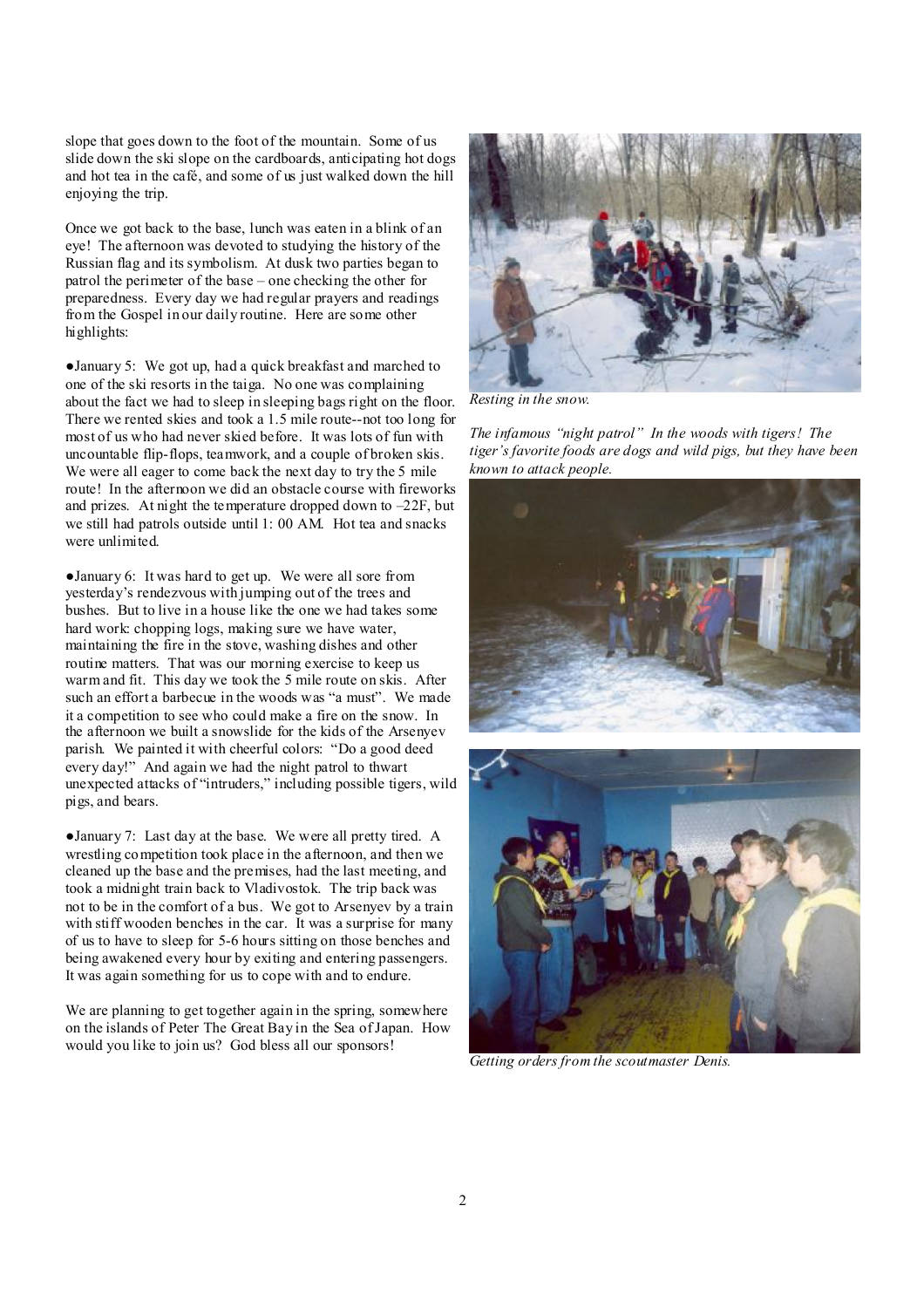## **News Notes**

## *by V Rev Myron Effing, C.J.D.*

● **Babba Gelia** (Gelia Yakovlevna Zenkova) (94) died on February19, and her funeral mass was celebrated by the new pastor of Nakodka, Father Bartholomew Szost on February 24. "Babba" is a title of respect given to elderly women in Russia. Babba Gelia was one of the "wonders of the Far East", a colorful figure with a long history of stories to tell the present generation. She was the very first Nakhodka parishioner, coming two hours early for the very first mass in order not to miss it!. One of the joys of her old age was the time when the parish decided that the then-new Bishop Joseph Werth would have dinner at her house, a log cabin on the edge of the city with a traditional Russian wood stove. Fr Myron promised her that the pope would be coming next, but he reneged on his promise. She became blind after her 90<sup>th</sup> birthday, but then she underwent cataract surgery and recovered her sight. It was she who said that God appeared to her in a dream and promised her a golden goblet in heaven because she kept her Catholic faith through all the terrible years. Her family was from Latvia, but she was born in Siberia near Krasnyarsk (Red Bank). She kept a photo of her childhood parish church in her old prayerbook which she carefully saved and used throughout her life for daily prayer, even during the worst of Communist times. She remembered the day in her childhood when the Communists shot her pastor and the Orthodox priest together. Eternal rest grant to her, O Lord. Pray for us, Babba Gelia!



*Babba Gelia surrounded by friends and family.* 



● Here is a photo of the **new class of catechists** we have been training to work in all the parishes here in Primorye. They've finished most of their academic work for this year, and will soon take their exams. Students are from Vladivostok, Ussurysk, Nakhodka, and Lesozovodsk. Most are already helping in their parishes, from catechists to boy scout leaders. Teachers have been myself, Fr Daniel, our theologian Cyril Voitzel, Evangelization Director Yuri Byelozorov, Internet Catechist Viktor Anisimov, and Children's Catechist Marina Malinina.

● **Vicky Trevillyan** came from our sister parish of St Joseph in Modesto, California, for a month of service and spiritual renewal. She soon found that we had ooddles of clothing and vestments that had been waiting for someone to mend and sew and patch. Big snow storms sometimes kept her back from volunteering with the orphans of Children's Hospital #3, but she had plenty of work to keep her busy. Thanks for your help, Vicky!



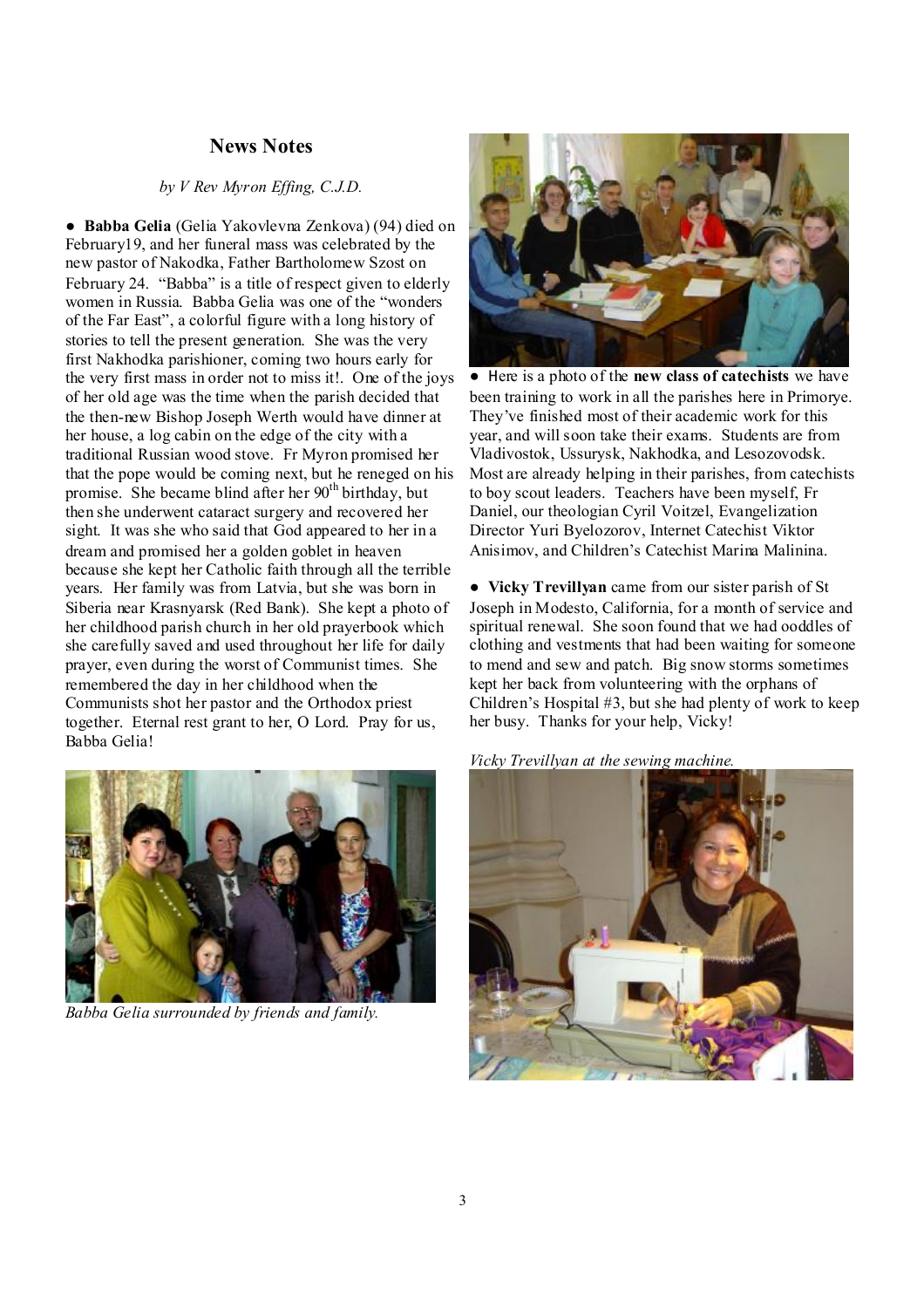

*Mrs Travillyan made the Advent Wreath this year.* 

• On January 15 there was a report on Russian TV in which the experts admitted that **family values** have not been stressed in Russia for half a century, and they lamented the outrageous divorce rates, sickening abortion rates, the amount of orphans, and the extent of drug abuse. Perhaps society is beginning to awaken gradually, and we've probably have some effect on that with our Women's Support Centers and our work in schools and parishes. We want to continue this work which helps to cure society and at the same time saves the lost and the abandoned. The Women's Support Centers are usually running at about a \$13,000 debt. More donations for this important work would be welcome! Thank you for helping us to continue.

● "Sisters in Jesus the Lord" received a big plug on local Catholic Radio in St Paul, Minnesota. Sr Julia and Sr Maria Stella were interviewed on Friday, February 18<sup>th</sup> about the **Milk and Fruit Program** for the orphans at Baby Hospital #3 in Vladivostok. They are raising money so that the orphans there will have a steady supply of milk and fruit. The program is coordinated in Russia by Sr Olga. It was begun after American adoptive parents complained that their newly adopted children had rickets.

Also, Sr Julia, when she visited the orphanage, also saw the deficiencies in the children's diet. Now the children are much healthier, not just because of the "milk and fruit," but because food resources containing more vitamins, especially A and D, are used, and because more volunteers are available to take the 60+ children out into the sunlight and for exercise. The orphanage is understaffed. If you could interest some group in your parish to contribute to the "Milk and Fruit Program," the sisters would be happy to send you a CD of their radio interview free of charge. Please write to [info@cjd.cc](mailto:info@cjd.cc) or "Sisters in Jesus the Lord" (see address under contact information). Or be a volunteer and come to help the children yourself!

• Fr Dan received a kind gift from Bishop Pickel of Saratov, Russia. It seems that one of Bishop Pickel's benefactors offered to pay for a tour of the **Holy Land** for all priests who have worked in Russia for ten years. Fr Dan and I have worked 13 years already, so Fr Dan went to the Holy Land in February. I expect to be able to go in May. Fr Daniel had been taking my place during my convalescence which was quite a load, especially considering that he also had to help me with meals and my other personal needs. So he needed a break. He reports that it was a real spiritual retreat for him.

• On February 23 I had a wonderful opportunity to speak at **St Paul Seminary** in St Paul, MN to the upperclassmen. They were very interested, and so I can hope that in the future more priests in Minnesota will be interested and knowledgeable about our mission work. Several expressed the interest to come and visit Vladivostok in the near future. Let's hope it happens. Last fall Ispoke to the Wichita, Kansas seminarians, and they are also very interested.

● An **ultrasound machine** donated for our Women's Support Centers! Every city where we have a Center needs such a machine. Many clinics in the US are now upgrading to new "4-D" machines, so older machines are worth "zilch" on the market, but they will be great in Russia! We are still looking for more of them, and expect that they will allow us to save many more lives of infants in the womb. We will have to ship them to Russia, so there will be a cost, even if the machines are donated.

● **Summer programs** in Vladivostok--This is the way it looks for now:

--►**Pilgrimage on Foot**: June 23-30 from Ussurysk to Arsenyev.

--►**Pilgrimage by bicycle**: July 3-12 Lesozovodsk to Vladivostok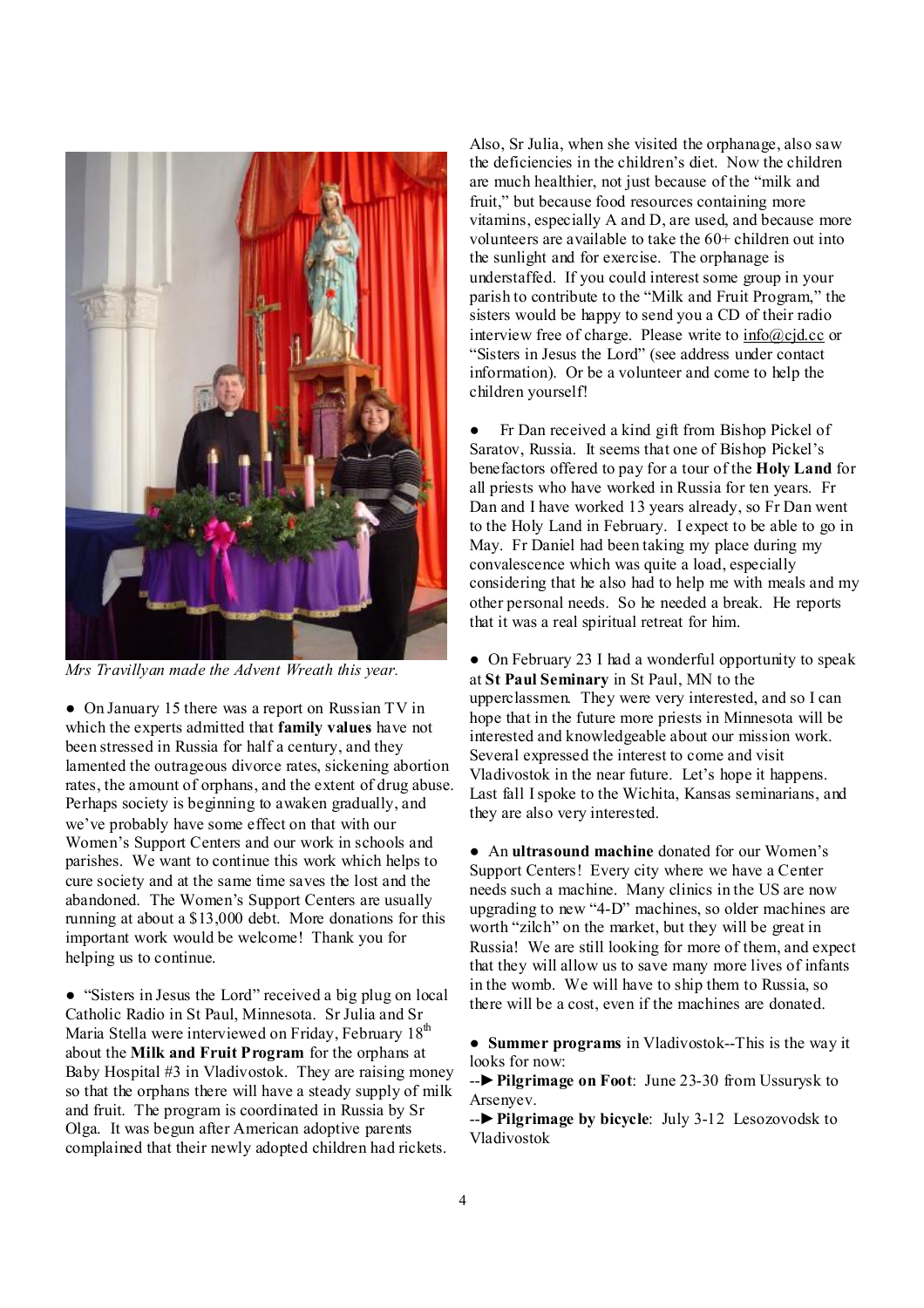- --►**Far Eastern Catholic Youth Conference**: July 24- 30 Blagoveschensk
- --►**Boy Scout Camp**: August 7-14
- --►**Family Retreat**: August 7-14 Sodgorod
- --►**Girls' Camp**: August 14-20 Sodgorod

American travelers will attend some of these events. Want to join us?

● Last year's **mission conference** was a huge success, and benefactor asked to meet again in 2005. Sandra Sonnen, Mission Coordinator, announced the dates: October 21-22-23, 2005, in St Paul, Minnesota. It is expected that Fr Daniel will give talks this year, and we have some other ideas to make it a good conference. Please accept our invitation to join us in St Paul and mark your calendar! Travel and living arrangements, and costs, will be announced in subsequent *Sunrises*.

● For **my birthday** on February 7 the children made a "fold-out" image of the altar and sanctuary of our church. I was happy to see that they depicted Fr Daniel as fatter than I! Also, they pictured Fr Sebastian in the habit of a canon. It is always easier to see the "mistakes" than the good things. Thanks, kids! God bless you! You did a good job!

*Larisa Kalaninchenko is holding the kid's production.*



## **How to Communicate with Us**

## **Office in Russia:**

**Phone:** 011-7-4232-26-96-14 **FAX:** 011-7-4232-26-96-16 **E-mail:** [myron@catholic.vladivostok.ru](mailto:myron@catholic.vladivostok.ru) [daniel@catholic.vladivostok.ru](mailto:daniel@catholic.vladivostok.ru) [CARITAS@mail.primorye.ru](mailto:CARITAS@mail.primorye.ru) **Internet:** Russian language: [www.catholic.vladivostok.ru](http://www.catholic.vladivostok.ru)

Please do **not** send any **donations** of any kind directly to Russia. For donation information, see below.

**Letters** without donations can be sent to: Most Holy Mother of God Catholic Parish Volodarskovo 22 690001 Vladivostok RUSSIA

### **Office in America:**

**Phone and FAX:** (651)227-0208 **E-mail:** [usoffice@vladmission.org](mailto:usoffice@vladmission.org) **Internet:** English language: [www.vladmission.org](http://www.vladmission.org)

**Donations** of money and **letters** should be sent to: Mary Mother of God Mission Society 1854 Jefferson Ave St Paul MN 55105-1662

Or you can donate from your credit card through our web site. Your donations are tax-deductible. You will receive any required receipt for IRS tax purposes by return mail.

**Donations** in kind. If you have items that you think we can use, please contact Mrs Sandra Sonnen at the Mission Office in St Paul giving a complete list of items.

#### **Sisters in Jesus the Lord**

[www.cjd.cc](http://www.cjd.cc) 525 Thomas Ave St. Paul, MN 55103 (651)230-3337

**Vladivostok Sunrise** Edited and Produced in Russia by V Rev Myron Effing, C.J.D. Printed by the Sisters of St Peter Claver, St Paul, Minnesota. Assembled for mailing by Nativity Parish, St Paul, Minnesota. Mailed by Mary Mother of God Mission Society, St Paul, Minnesota. Authors are noted if other than the editor. A full color version of the *Sunrise* is available at [www.vladmission.org](http://www.vladmission.org)

**Remember "Mary Mother of God Mission Society" in your will**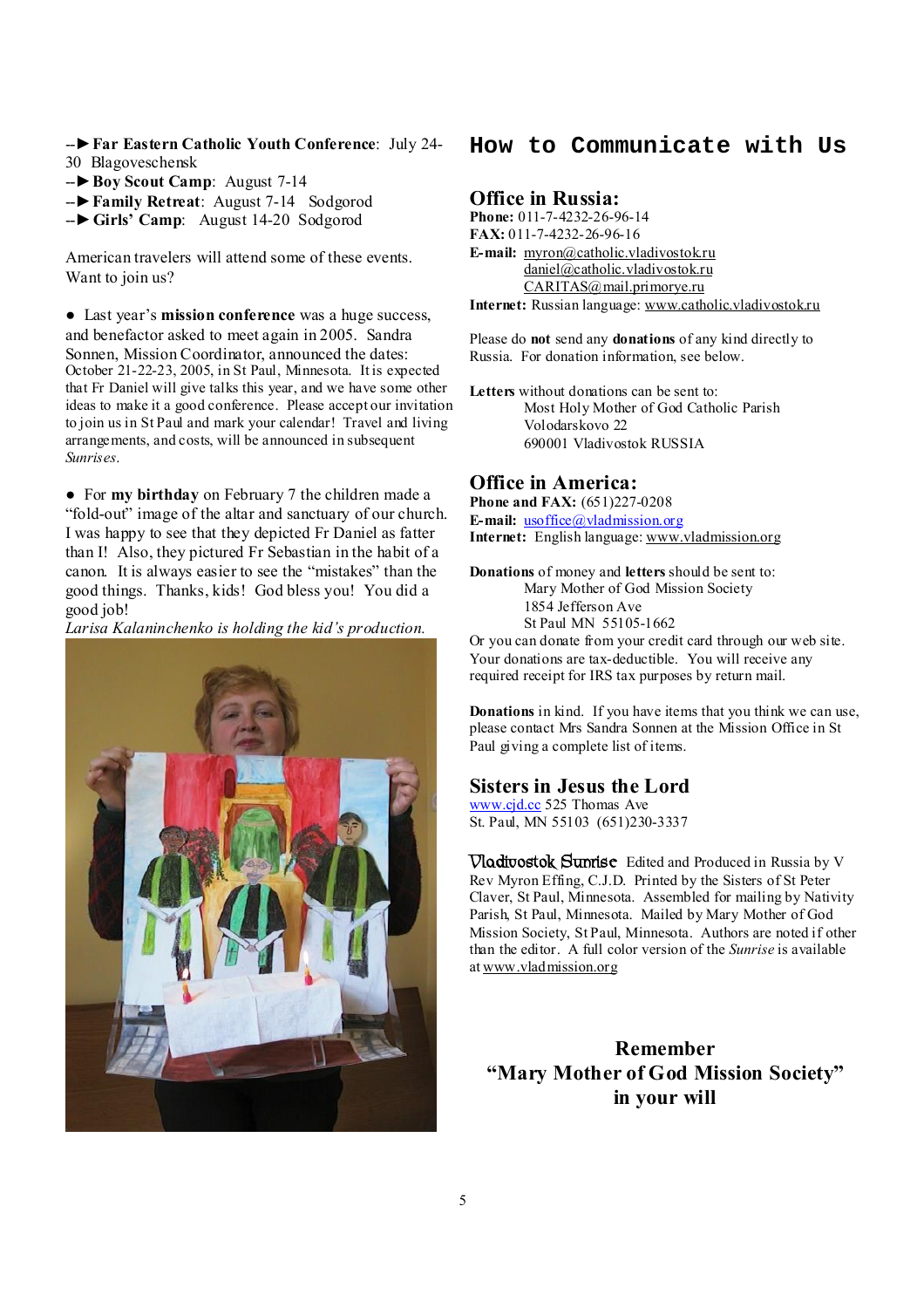# **Mary Mother of God Mission Society -**

Automatic WithdrawalPlan

We are pleased to offer you a new service – the Automatic Withdrawal Plan. Now you can have your donation deducted automatically from your checking or savings account. And you won't have to change your present banking relationship to take advantage of this service.

**The Automatic Withdrawal donation plan will help you in several ways:** 

- It saves time fewer checks to write.
- No lost or misplaced statements
- It saves postage
- It's easy to sign up for, easy to cancel

## **Here's how the Automatic Withdrawal Plan works:**

You authorize regularly scheduled donations to be made from your checking account. Then, just sit back and relax. Your donations will be made automatically on or near the first of the month. And proof of donation will appear on your statement. The authority you give to charge your account will remain in effect until you notify us in writing to terminate the authorization. To take advantage of this service, complete the attached authorization form and return it to us.

#### **All you need to do is:**

1. Mark the box before "type of account" to indicate whether your donation will be deducted from your checking or savings account.

2. Fill in your name, financial institution name and location and date.

3. Attach a voided check for verification of all financial institution information. If you are unable to attach the voided check, please fill in your account number and routing number.

**NOTE: Be sure to sign the form!**

## AUTHORIZATION FOR AUTOMATIC WITHDRAWAL

I authorize *Mary Mother of God Mission Society* to initiate electronic debit entries to my: □ checking account □ savings account for donation of (type of donation, such as general donation, women's centers, building fund etc.)

Amount I wish to have donated every month

 $\frac{1}{2}$ I acknowledge that the origination of ACH transactions to my account must comply with the provisions of U.S. law. This authority will remain in effect until I have cancelled it in writing.

Date\_\_\_\_\_\_\_\_\_\_\_\_\_\_\_\_\_\_\_\_\_\_\_\_

 $\overline{\phantom{a}}$  , and the set of the set of the set of the set of the set of the set of the set of the set of the set of the set of the set of the set of the set of the set of the set of the set of the set of the set of the s

Financial Institution Name (Please

Print)\_\_\_\_\_\_\_\_\_\_\_\_\_\_\_\_\_\_\_\_\_\_\_\_\_\_\_\_\_\_\_\_\_\_\_\_\_\_\_

Account Number at Financial

Institution\_\_\_\_\_\_\_\_\_\_\_\_\_\_\_\_\_\_\_\_\_\_\_\_\_\_\_\_\_\_\_\_\_\_\_\_\_\_  $\overline{\phantom{a}}$ 

Financial Institution Routing/Transit

Number\_\_\_\_\_\_\_\_\_\_\_\_\_\_\_\_\_\_\_\_\_\_\_\_\_\_\_\_\_\_\_\_\_\_\_\_

Financial Institution City and

State\_\_\_\_\_\_\_\_\_\_\_\_\_\_\_\_\_\_\_\_\_\_\_\_\_\_\_\_\_\_\_\_\_\_\_\_\_\_\_\_\_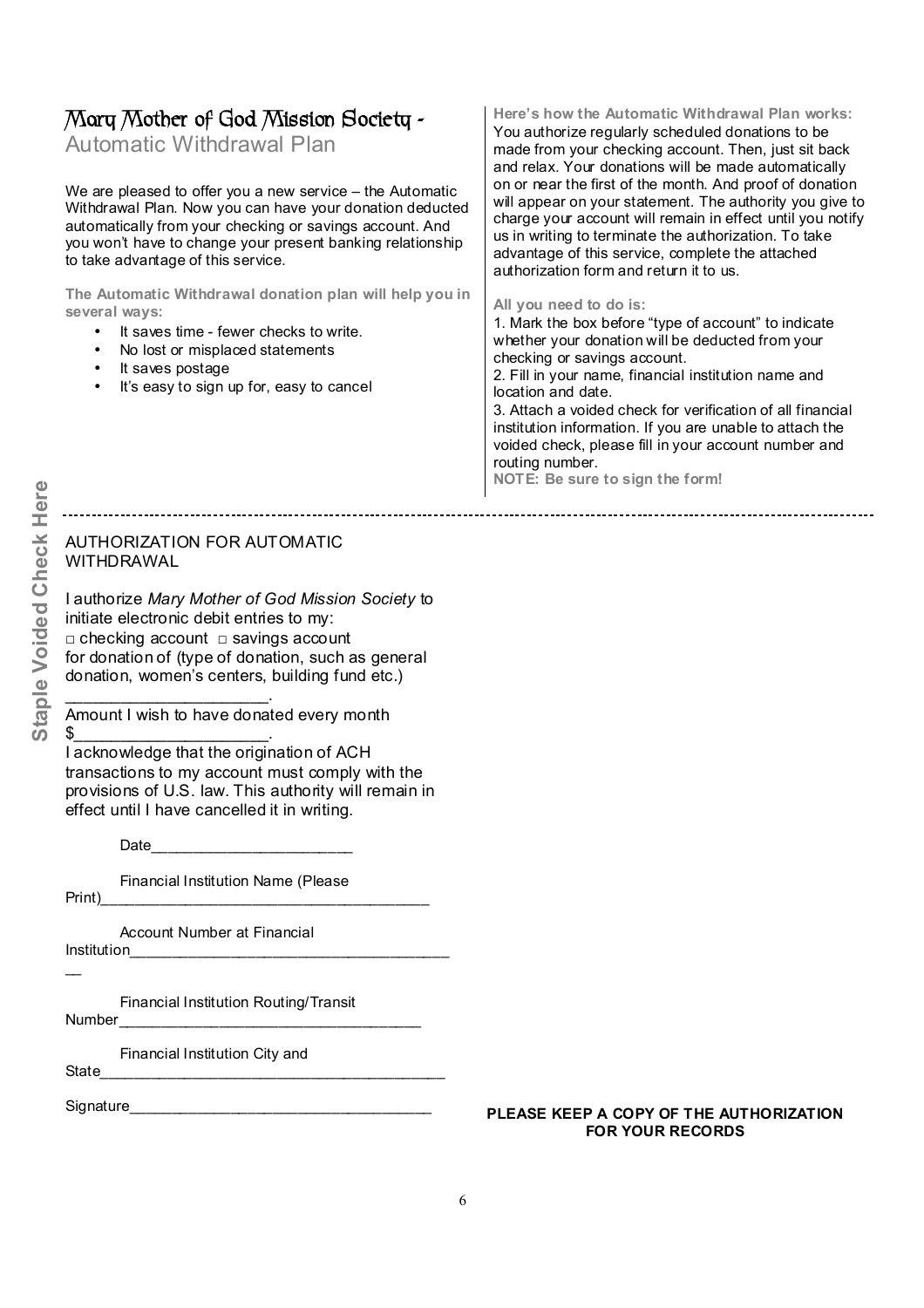# **Living Trusts For Future Donations to Mary Mother of God Mission Society**

Are you interested in donating to Mary Mother of God Mission Society, but now is not the right timing? If you answered yes, then creating a living trust might be something you would like to consider.

A living trust is a legal document created during a person's lifetime, which is much like a will but with certain advantages that are not available with wills. Upon a person's death or disability a spouse, child or Trustee or a trust company takes over and carries out that person's wishes as

expressed in their written estate plan. With a Living Trust this is done without putting the family through the trauma and delayed expense of Probate.

An estate planner--a lawyer--is necessary, but the results are excellent and cost effective. *It truly gives one the opportunity to be a good steward of the gifts God has given us during our lifetime.*

If you are interested in Living Trusts you may contact Mark Henry, JD, Stewardship Planning Group llc, PO Box 2864, 25 Easy Street Suite A, Carefree, AZ 85377 or call (480) 423-5632

# Kids 2 Kids Update.